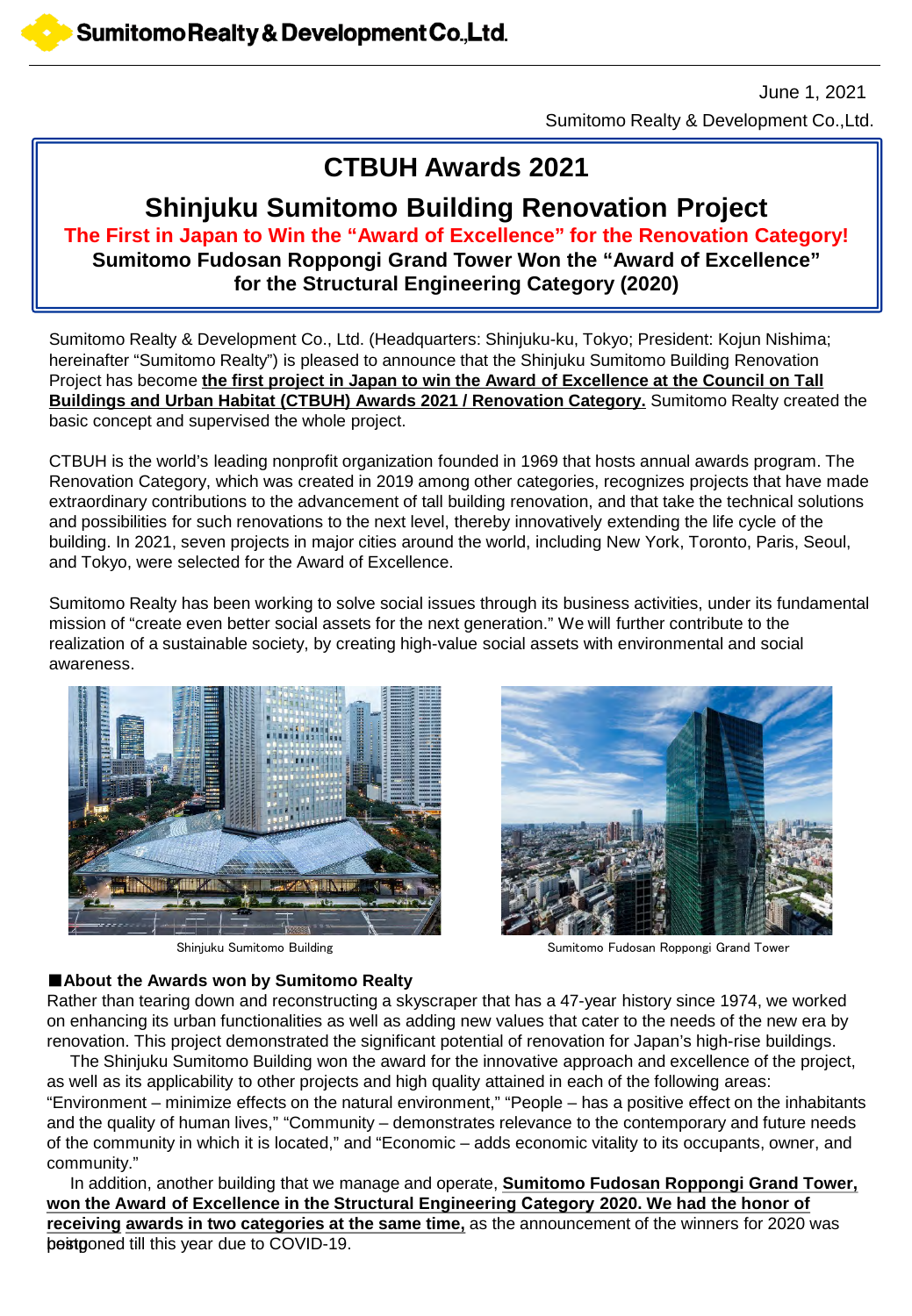### ■Aboutt Shinjuku Sumitomo Building Renovation Project





| Site area            | : $14,446 \text{ m}^2$            |
|----------------------|-----------------------------------|
| Gross floor area     | : $180,195 \text{ m}^2$           |
| Height               | $:211 \text{ m}$                  |
| No. of floors        | : 52 above ground, 4 below ground |
| Construction started | : November 1971                   |
| Completion           | $\therefore$ March 1974           |
|                      | June 2020 Renovation completed    |

Completed in 1974, the Shinjuku Sumitomo Building is located in the Nishi-Shinjuku area, where a cluster of skyscrapers was built under an extensive city plan after Shinjuku was designated a subcenter of Tokyo. With a height of more than 200 meters, it was the first office-use skyscraper in Japan.

During the 20-odd years since then, other buildings in the area have undergone a series of improvements, including updates of aging equipment, aesthetic remodeling, upgrades to meet new seismic standards that have been strengthened following great earthquakes, and enhancements to emergency power generation equipment. Our renovation project plan featured, in addition to enhanced business continuity planning (BCP) by upgrading equipment to the same standards as new constructions and reduced environmental impact, the conversion of the open space at the foot of the building into "Sankaku Hiroba (Triangular Plaza)"— an all-weather indoor atrium. Utilizing the low-rise area, which is the point of contact between the building and the city, the "Sankaku Hiroba" will be the catalyst for community revitalization.

Furthermore, as a result of a long negotiation with government agencies, we have managed to convert an open public space into an indoor space that can not only host various events, but also serve as a center for disaster preparedness that provides a temporary shelter at the time of emergency.

For nearly half a century, the Shinjuku Sumitomo Building has been adored by the public and nicknamed "Sankaku Biru (the Triangular Building)" for its shape. With utmost respect, we transformed the building into one as fresh as newly constructed, introducing new functions and values, while inheriting its spirit of innovation and memories engraved in the original landscape. We believe that this large-scale renovation is a ground-breaking model, which embodies the sustainability of an office-use skyscraper that coexists with the local community.

[News released at the completion of the renovation] June 30, 2020 Completion of the Shinjuku Sumitomo Building & Sankaku Hiroba (Triangular Plaza) ― a New Hub for the Revitalization of Nishi-shinjuku (available in Japanese only): *[http://www.sumitomo-rd.co.jp/uploads/20200630\\_release\\_sumitomofudosan-sankakuhiroba\\_2.pdf](http://www.sumitomo-rd.co.jp/uploads/20200630_release_sumitomofudosan-sankakuhiroba_2.pdf)*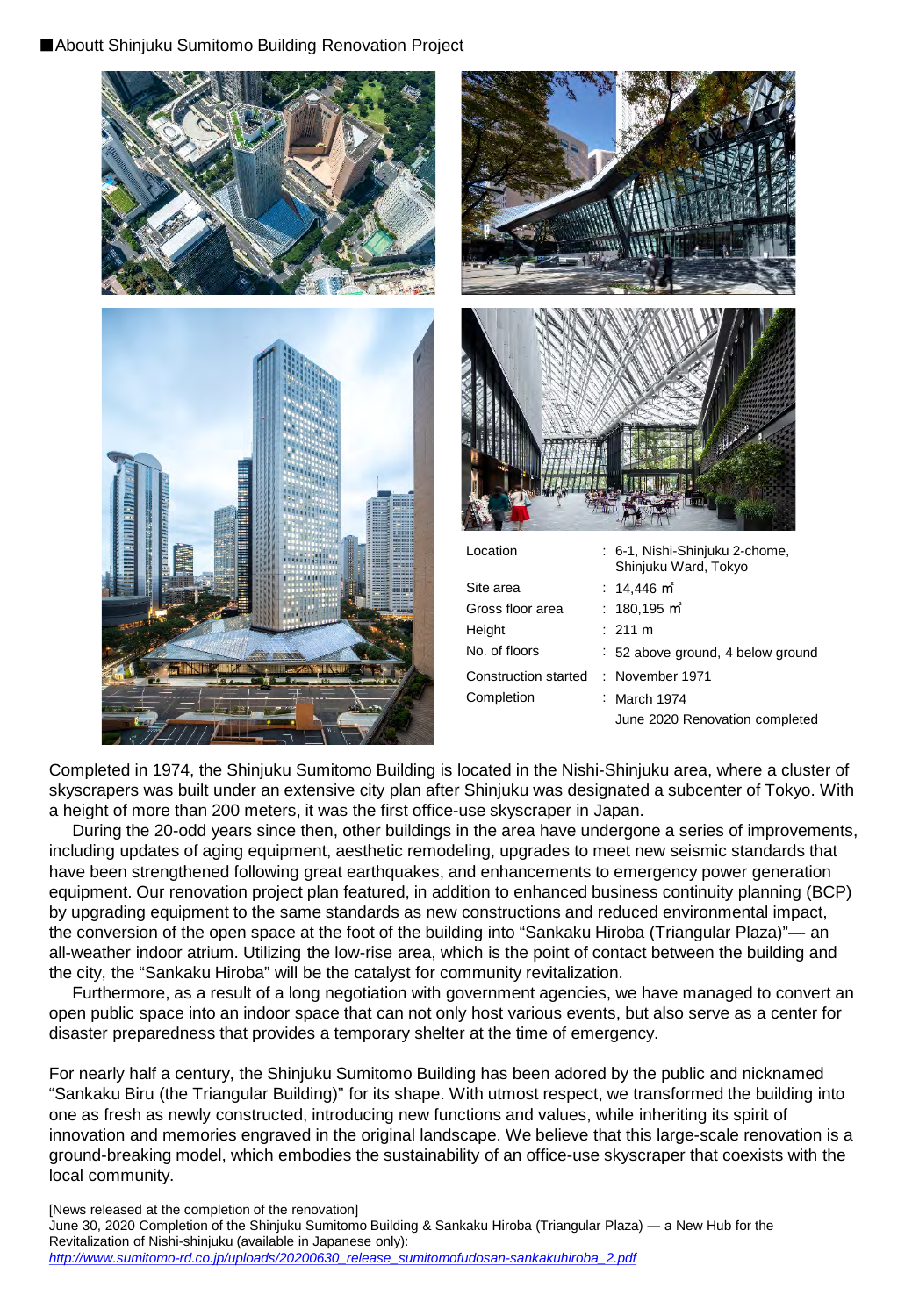# ■About Sumitomo Fudosan Roppongi Grand Tower Project



For many years, Sumitomo Realty has been promoting the redevelopment of the large urban area that constitutes Izumi Garden. The area is directly adjacent to, and extends to the east and west of Roppongi-itchome Station on the Tokyo Metro Namboku Line. In 2002, we completed our flagship project, the "Roppongi 1-chome Western Area Urban Area Redevelopment Project" at the east side of the station. The project centered on developing Izumi Garden Tower, an office-use skyscraper, including refurbishment of its surrounding areas such as preserving the garden of the former Sumitomo Kaikan Building and establishing a museum.

Designed to be consistent and in conformity with the previous urban redevelopments, the "Roppongi 3-chome Eastern Area Project" became one of our largest redevelopment projects. It contributed to the public good by creating a west exit to the station, a passage enabling free transit between the east and west sides, and a spacious underground square. At the ground level, we widened the surrounding streets and created a square that can be used as a temporary evacuation site in case of emergency.

The Sumitomo Fudosan Roppongi Grand Tower is the core building of the Roppongi 3-chome eastern area project. The Tower is equipped with state-of-theart functionality, designed for the safety and security of visitors and workers in the event of an emergency. One of the building's features is a hybrid structure employing mid-story seismic isolation and vibration controls that reduce tremors during an earthquake.

Our effort on improving the community's disaster preparedness through redevelopment, as well as our assiduous research and technological innovations required in a country with frequent earthquakes, made it possible to realize this high-quality and highly sustainable office building that gained world recognition.

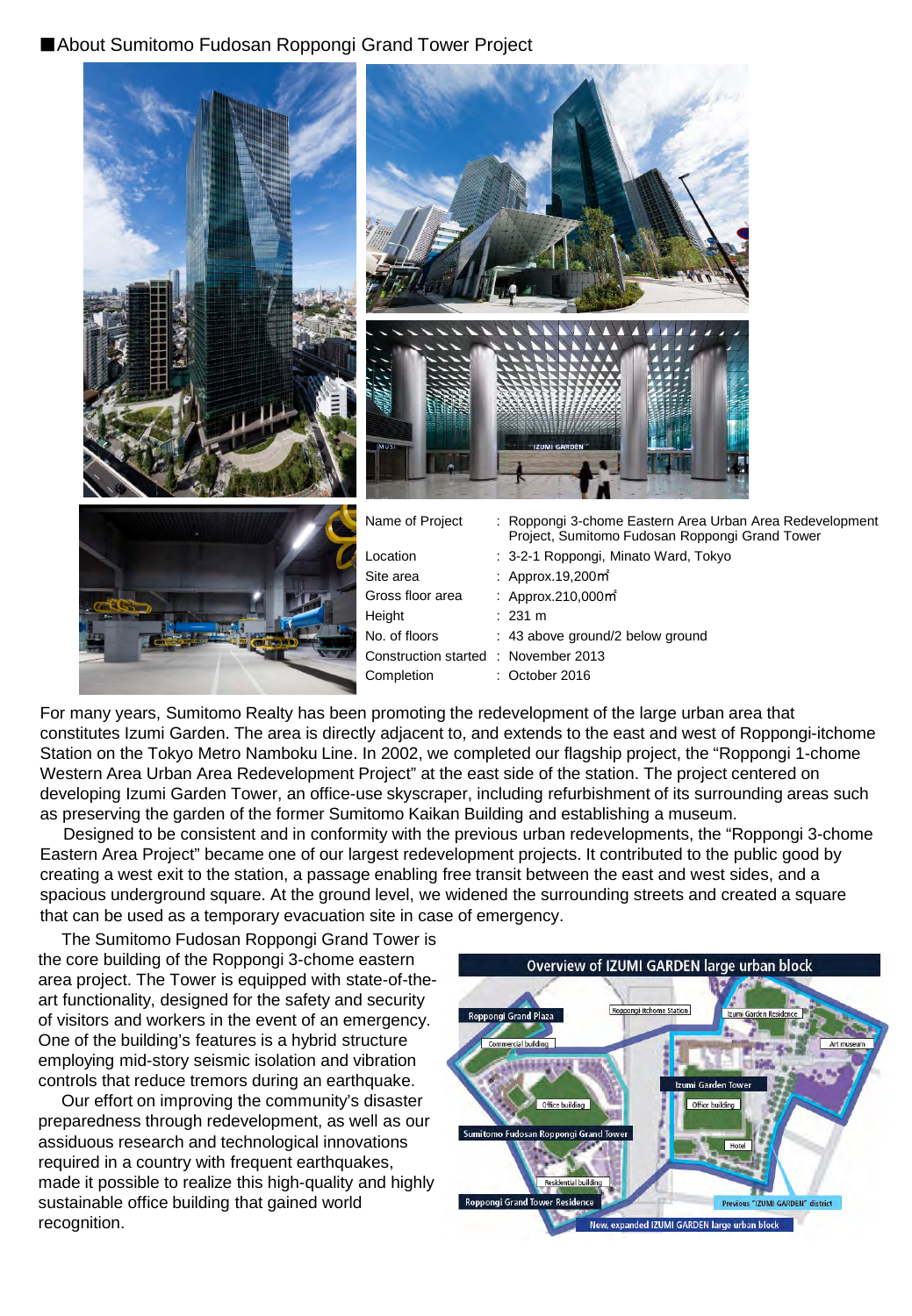### ◆ **ESG Management inheriting Sumitomo's Business Philosophy with a history of 430 years**

As a comprehensive real estate enterprise of the Sumitomo Group which has a history of 430 years, Sumitomo Realty has been practicing sustainable management that inherits Sumitomo's Business Philosophy of "Placing prime importance on integrity and sound management in the conduct of its business," "Under no circumstances, shall it pursue easy gains," and "Sumitomo's business interest must always be in harmony with public interest."

The Company's slogan, "Integrity and Innovation" expresses its corporate stance, including the pride as a developer which values "Integrity" above all, and creates new corporate value with a pioneering spirit, without pursuing easy gains under any circumstances.

Under this slogan, we have set forth our fundamental mission as to "create even better social assets for the next generation," and aim to contribute to addressing various social issues such as the environment, while at the same time maximizing corporate value through each business.

#### **Sumitomo's Business Philosophy issues at the same time maximizing corporate value. Our Materiality Value "Integrity" above all, and create new corporate value, Disaster Prevention: Disaster resistant with a pioneering spirit Disaster** prevention **Environment: Environmentally Slogan : "Integrity and Innovation" friendly Even better Environment** People social assets **Fundamental Mission: "Create even better Community: Together with the community social assets for the next generation"** Community **People: People friendly**

## ◆ Commitment to ESG in the Shinjuku Sumitomo Building Renovation Project

The renovation of the Shinjuku Sumitomo Building has profound importance in advancing our environmental, social, and governance policies (ESG). The project not only restored the building itself, but also contributed to solve issues facing the community and society.

Nishi-Shinjuku is one of the main business areas in the Tokyo Metropolitan Area, where various urban functionalities are highly concentrated. In addition to accommodating approximately 200,000 working people, it also encompasses large hotels, commercial facilities, universities, hospitals, and residential areas on its periphery. On the other hand, this area also faced challenges: as it was built through a vast city planning project on the site of a former water-purification plant, the land was divided into large plots and the two-layered street structure interrupted the area's continuity and the flow of pedestrians, which, as a result, dissipated the energy and vitality of the area.

To address such issues, our large-scale renovation not only upgraded the building's facilities to that equivalent of a new building, but also created "Sankaku Hiroba," one of the largest all-weather atrium in Japan. By renovating, rather than tearing down, this much older than 40-year-old skyscraper in the city center, we aspire to play a part in the future revitalizing of the local community, as well as strengthening its functionality, and improving its disaster preparedness.

### ■**Major Contribution**

**Disaster Prevention: Serves as a local disaster preparedness center in emergencies**

Serves as a temporary evacuation facility for around 2,850 people unable to return home

**Environment, Disaster Prevention, People: A model of sustainable high-rise building without rebuilding**

Enhanced BCP functionality (damping reinforcement, emergency generator) / Reduced environmental impact (installed energy-saving equipment to new-building standards) / Eliminated uneven flooring (facilitating barrier-free movement)

**Community: Creates a new place for interaction**

Provides an event space of all-weather facility with an approx. 2,000 people capacity to help invigorate the Nishi Shinjuku area



Events creating vibrant energy at the "Sankaku Hiroba"

# **Through its business activities such as urban redevelopment, we aim to contribute to addressing social**